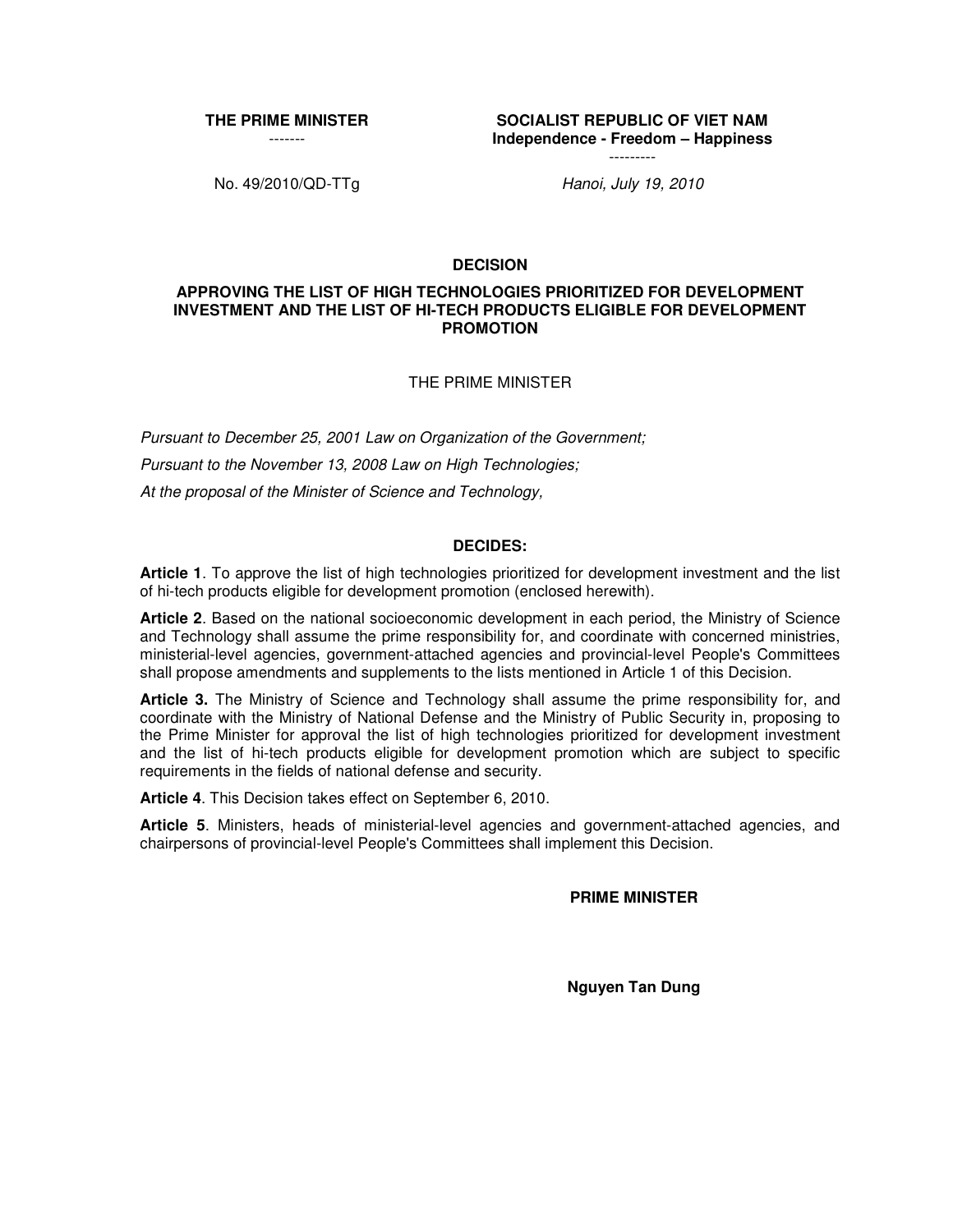### **APPENDIX I**

# LIST **OF HIGH TECHNOLOGIES PRIORITIZED FOR DEVELOPMENT INVESTMENT**

(To the Prime Minister's Decision No. 49/ 2010/QD-TTg of July 19, 2010)

1. Technology for designing and manufacturing high-capacity micro-processing units, integrated circuits and computer memories.

2. Technology of embedded systems.

3. Technology for identifying scripts, voices, images, gestures, movements and thoughts.

4. Technology of high-definition display.

5. Next-generation network technology.

6. Technology of distributed computing and high-performance computing.

7. Technology of visualization and cloud computing.

8. Internet IPv6 technology. Mobile Internet technology.

9. Technology for manufacturing operation systems for computers and mobile equipment.

10. Technology for assuring high-level network security and safety and information confidentiality.

11. Digital terrestrial television technology. Second-generation digital satellite television technology.

12. Gene technology to be applied to diagnosis, examination and treatment.

13. Gene technology to be applied to manufacture and production of recombinant vaccines.

14. Gene technology to be applied to manufacture and production of recombinant proteins.

15. Technology for genetic modification in animals, plants and microorganisms to create high-value products for use in health care, agriculture, industry and environmental protection.

16. Stem-cell technology to be applied to diagnosis and treatment or replacement of tissues and organs.

17. Animal tissue or embryo cell technology; technology for culturing plant cell tissues.

18. Technology for producing enzymes and proteins.

19. Technology of industrial fermentation for recombinant microorganism strains.

20. Microbiological technology for treatment of environmental pollution.

21. Robot technology.

22. Computer-aided design and computer-aided manufacture (CAD/CAM) technology and flexible manufacturing system (FMS) technology for products of high complexity.

23. Technology for controlling mechanical engineering preciseness.

24. Technology for manufacturing special-use marine navigation equipment for ships.

25. Technology for designing, manufacturing, installing and launching drilling platforms and extra-long and extra-heavy structures for petroleum industry.

26. Technology for designing and manufacturing control devices and power electronics converters for power industry and automatic machines for manufacturing mechanical engineering, shipbuilding and transport sectors.

27. Technology for designing and manufacturing measuring devices, actuators, automatic control and monitoring units for complete equipment systems in oil refineries, power plants, cement plants, food or pharmaceutical production and processing chains.

28. Technology for designing and manufacturing special-use chips for measuring apparatuses and control systems.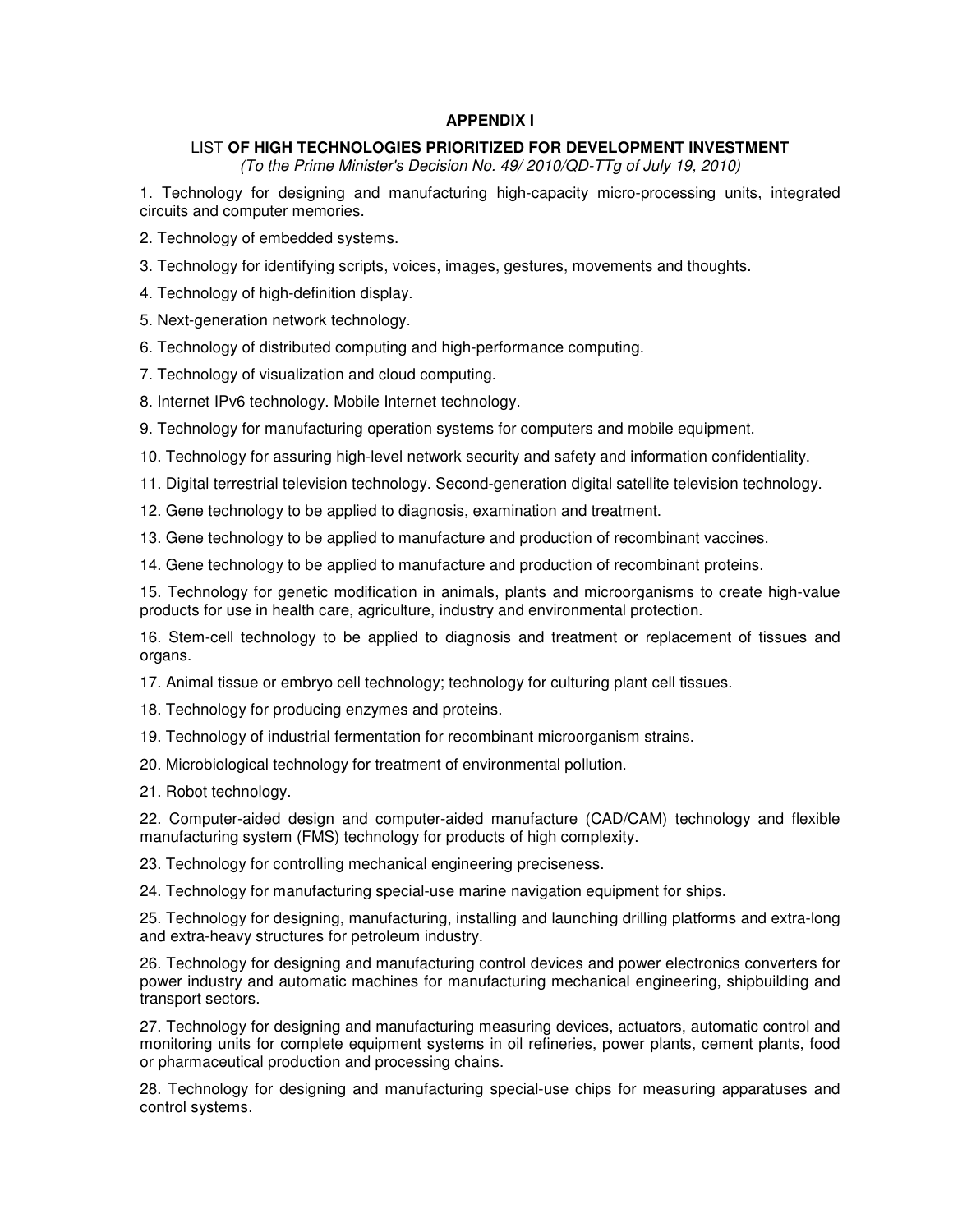29. Technology for manufacturing equipment for imaging diagnosis for medical use; medical instruments using nuclear technology.

30. Space technology.

31. Nano-material technology.

32. Micro-electromechanical system (MEMS) technology, nano-electromechanical system (NEMS) technology and sensors on new principles.

33. Optoelectronic and photonic material and component technology.

34. Technology for manufacturing pig iron and special alloys.

35. Technology for surface treatment and welding in special environments.

36. Technology for manufacturing super-durable, ultra-light and environment-friendly materials or materials for use in harsh environments.

37. Technology for manufacturing high-class and environment-friendly special-use paints.

38. Technology for manufacturing bio-degradable polymers.

39. Technology for manufacturing high-quality combinant polymer and composite polymer materials which are durable in tropical climate.

40. Technology for manufacturing special-use technical rubber and synthetic rubber for machine building, electricity generation, electronics, security and national defense.

41. Technology for manufacturing high-class technical ceramics for electricity, electronic and machine building industries. Technology for manufacturing high-class porcelain products for civil use.

42. Technology for converting and storing renewable energy sources.

43. Technology for designing large-sized ships and ships with complex properties.

44. Technology for manufacturing composite materials in elastic or bimetal form.

45. Technology for working materials with ultrasound, ignition, plasma, laser or digital control.

46. Technology for manufacturing special glass fiber, optical fiber or carbon fiber materials.

# **APPENDIX II**

### **LIST OF HI-TECH PRODUCTS ELIGIBLE FOR DEVELOPMENT PROMOTION**

(To the Prime Minister's Decision No. 49/ 2010/QD-TTg of July 19, 2010)

1. High-capacity micro-processing units, integrated circuits and computer memories (ROM/RAM).

2. Micro-electromechanical systems (MEMS), nano-electromechanical systems (NEMS) and equipment using these systems.

3. Heavy-duty cells and accumulators for information and communications equipment.

4. Equipment for identifying scripts, voices, images, gestures, movements and thoughts.

5. High-definition displays.

6. Next-generation equipment and network.

7. Automatic optical circuit switches.

8. Laser data transmission equipment.

9. 3G terminal and next-generation network modules and control devices.

10. Radio access equipment of BTS Indoor/Outdoor and terminal equipment of Setup Box; Fix-phone; IP-phone; G-phone; Modem ADSL2+; VDSL2+; SHDSL.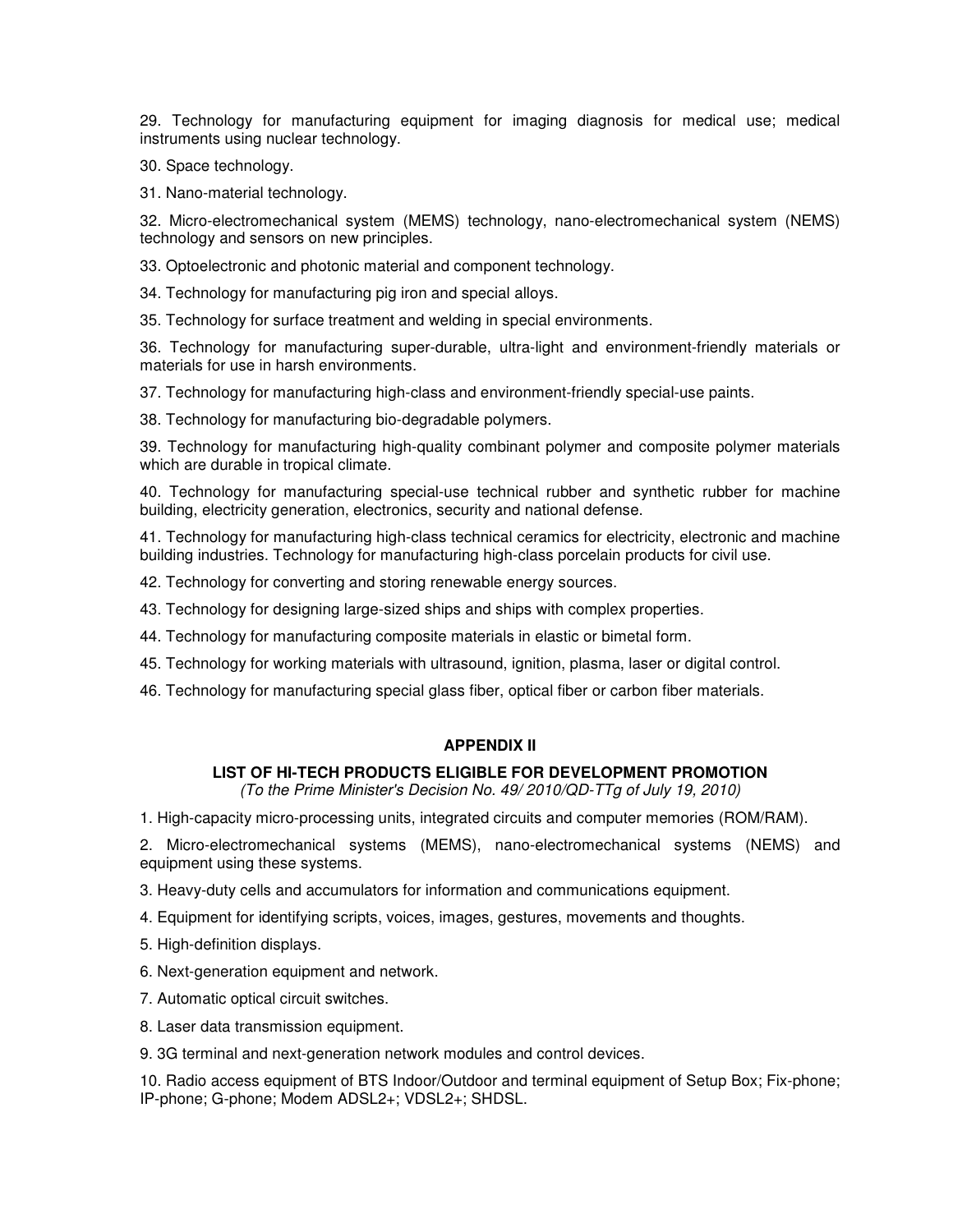11. Satellites and satellite equipment.

12. Terminal equipment and terminal relay stations of satellites.

13. Super-computers, parallel computers and high-performance computers.

14. Internet IPv6 equipment and networks, mobile Internet equipment and networks.

15. Equipment for assuring high-level network security and safety and information confidentiality.

16. Smart monitoring equipment.

17. Smartcards and smartcard readers.

18. Radio frequency identification card (RFID) printers and readers.

19. Computer operation systems for special- use computers and operation systems for mobile equipment.

20. Designing and optimization of telecommunications networks and systems in the national telecommunications infrastructure.

21. Computer interfaces and mobile equipment using Vietnamese language.

22. Software for assuring high-level network security and safety and information confidentiality.

23. Software for controlling 3G terminals and next-generation networks. Soft phones and codecs for multi-service assistance on the 3G and next-generation network background.

24. Software for systems applying RFID. Software for processing bio-medical information.

25. Multilingual automatic translation systems for text documents.

26. Software and equipment for identifying scripts, images, invoices, gestures, movements and thoughts.

27. Services of designing and integrating systems applying new-generation webs, Internet IPv6, mobile Internet-

28. Services of designing and integrating cloud computing systems.

29. Services of applying GPS/GIS technologies to vehicle management.

30. Receivers, transmitters and inverters for use in digital terrestrial television; receivers and transmitters applying the second-generation digital satellite television.

31. Recombinant proteins and enzymes for use in pharmaceuticals, foods, industry and environmental treatment.

32. Recombinant ADN vaccines and recombinant protein vaccines used for humans, cattle, poultry and aquatic animals.

33. Biological kits for diagnosis of diseases and control of food safety.

34. Plant varieties, animal breeds and genetically modified microorganisms.

35. Gene assessment services.

36. Substitutive tissues and organs created from stem cells.

37. New plant varieties and animal breeds created on the basis of cell technology.

38. New, disease-free, high-productivity and high-quality plant varieties and animal breeds produced on an industrial scale.

39. Microorganism preparations for use in agriculture and environmental treatment (up to international standards).

40. Biological chips and sensors.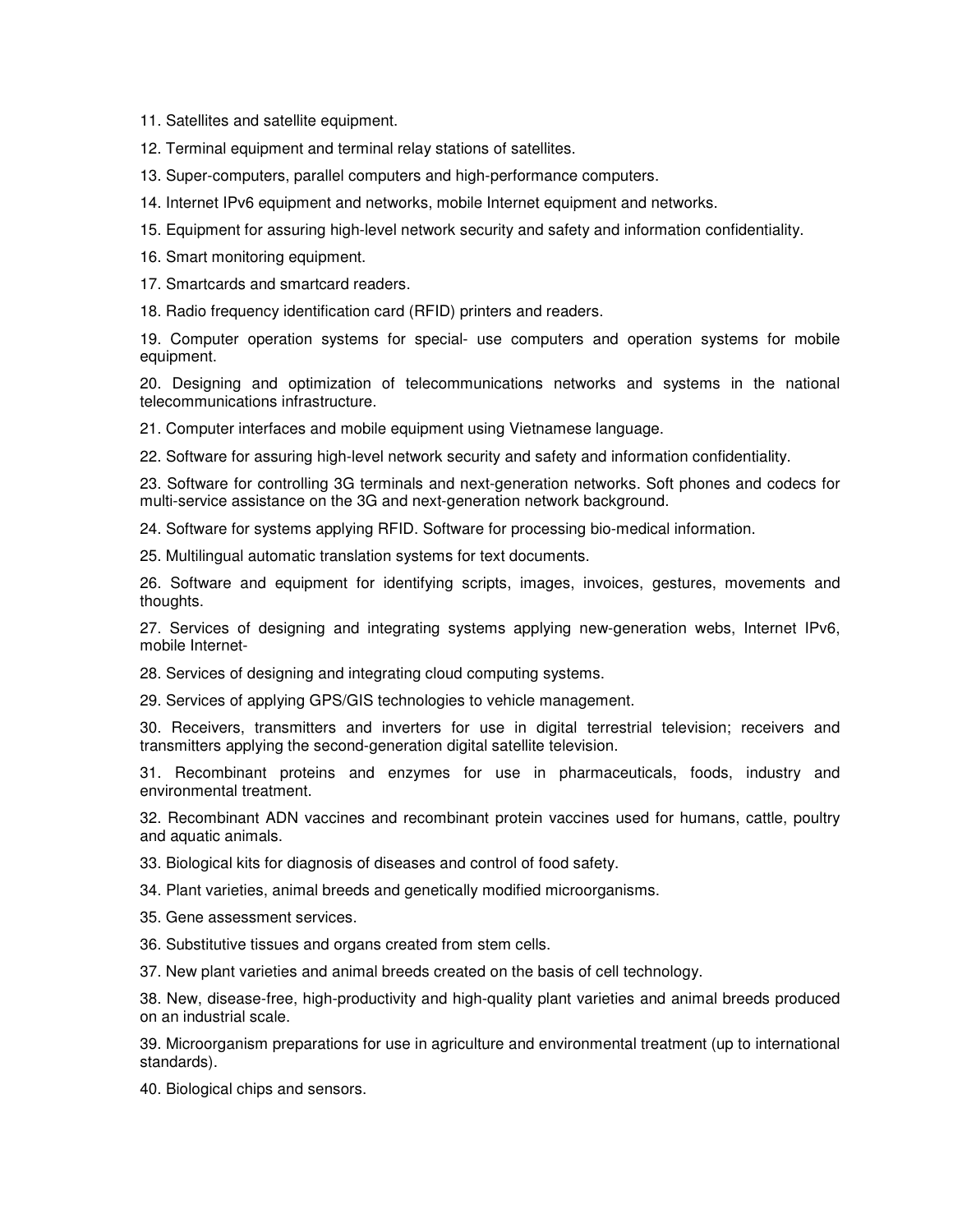41. Bio-fuels produced from algae ,agricultural waste and garbage by bio technology.

42. Opened-chain industrial robots, parallel robots with three or more degrees of freedom.

43. Computerized numerically controlling (CNC) units for machine tools and manufacturing machines.

44. Special-use AC servo engines, multi-axial servo gearing systems, decelerator boxes of high precision for robots and CNC machines.

45. Special-use automatic equipment and systems for various large gravity load cranes.

46. Automated balancing system in ships.

47. Self-lifting rig, semi submersible floating for oil gas mining

48. Systems of measuring devices, actuators, automatic control and supervision units for complete equipment systems in petroleum refineries, power plants, cement plants, food or pharmaceutical production chains, agriculture.

49. Supervisory control and data acquisition (SCADA) system for power grids. Digital relay protectors for the power system.

50. Smart solar/wind inverters. Smart solar power cells connected to power grids and the Internet.

51. Power generator and generation stations powered by wind, solar or tidal energy. Stirling external combustion engines.

52. Digital medical instruments: X-ray, color ultrasound and electro-encephalographic machines. Laser medical instruments. Motors and drilling machines for dental care.

53. Power electronics converters used for power generation stations powered by renewable energies, smart power transmission, special-use engines, large gravity load cranes, ships and vehicles.

54. Special-use chips for measuring apparatuses, actuators and control units. Sensors and smart actuators.

55. Special-use basic software for metrology and cybernetics .

56. Detector scanning microscopes to be applied to chemical, physical and biological analysis and molecular-level processing.

57. Nano-materials for industry, agriculture, health care, biology and environmental protection; nanocomposites for a number of industries.

58. Micro-electromechanical materials and components and sensors on new principles.

59. Semi-conductor materials for manufacture of integrated circuits and special-use electronic components.

60. Optoelectronic and photonic materials for telecommunications, automation, robot, high-definition flat-panel displays and energy-saving high-efficiency lighting.

61. High-class magnetic materials for energy sector, communications and automation.

62. Optical-fiber cables manufactured by hybridization technology using high-purity petroleum gases.

63. Metal membranes on different materials manufactured by physical vapor deposition (PVD) and chemical vapor deposition (CVD) technologies.

64. Super-elastic and super-conductor materials. Super-durable, ultra-light and environment-friendly materials for construction.

65. Special alloy steel of high durability for construction.

66. Stainless alloy steel, heat-endurance and abrasion- and erosion-proof alloys. Special alloys for industrial use, power industry, ship building and military equipment.

67. High-intensity carbon fibers for composite materials.